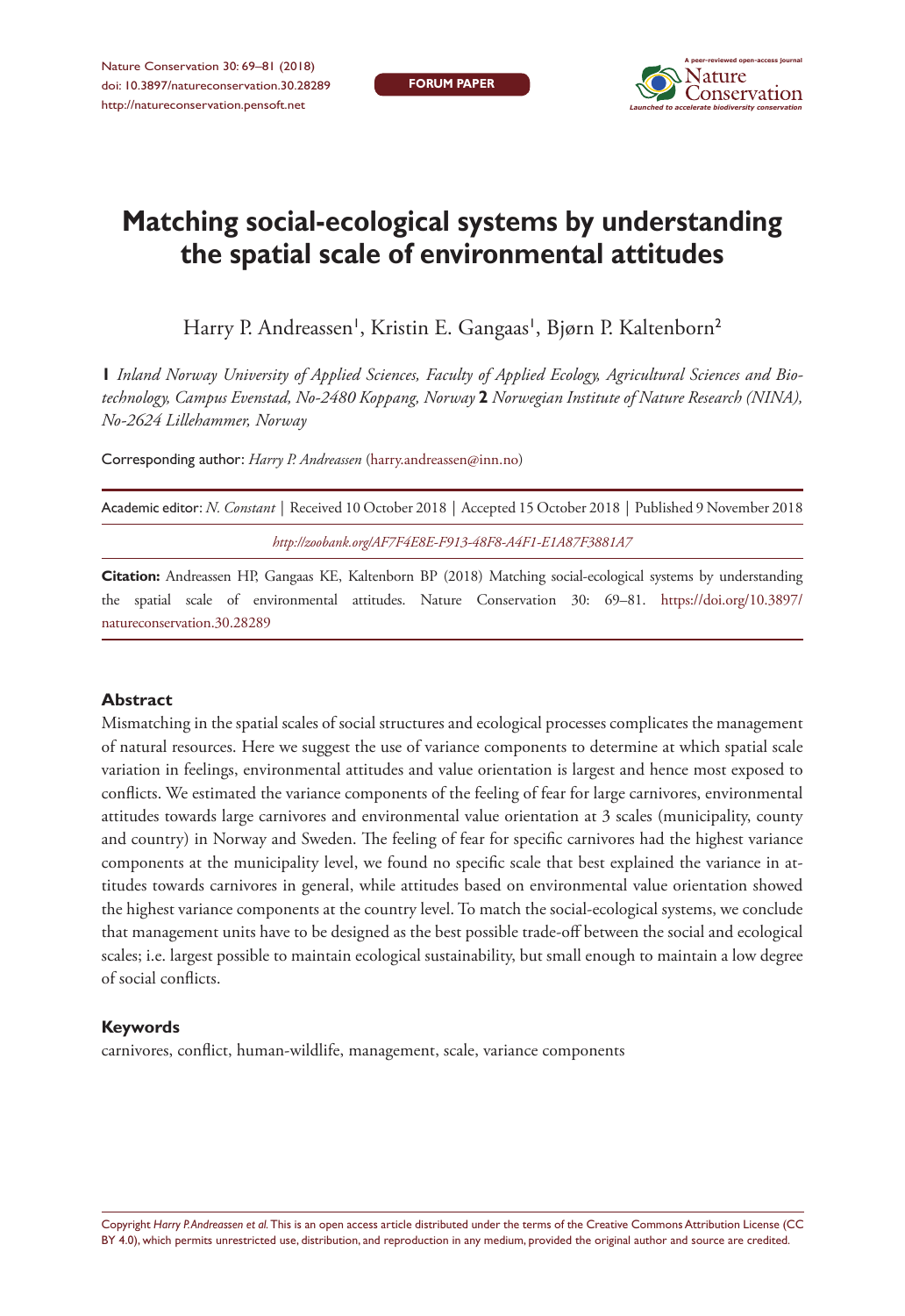## **Introduction**

Scaling is an important issue in ecology as patterns and processes vary with scale. The most appropriate scale to study will depend on the species', or the individuals', perception of the landscape and the organisational level of interest. For instance, individuals, populations, ecological communities, ecosystems and landscapes will require different scales of the study (e.g. Wiens 1989, Gaillard et al. 2010). Scaling in the social sciences relates to individuals and social structures that govern jurisdictions, laws, policies, cultural norms and values, resource access rights, economics and management responsibilities (e.g. Gibson et al. 2000, Cumming et al. 2006). Most often, such structures have a spatial dimension and Gibson et al. (2000) defined the following spatial levels of political jurisdictions: household, community, regional, national and international. The different nature of social science and ecology makes it difficult to create common definitions or comparisons of scale (Gibson et al. 2000) resulting in the management of natural resources is functioning at a different scale than the ecological processes subjected to management interventions (Norton 1998, Cumming et al. 2006).

Ideally, management units should incorporate large enough areas to ensure sustainability of the ecological process, but, at the same time, avoid incorporating excessive attitudinal variation in order to avoid problems that are outside the powers of managers. This connection between the ecological and social scale is important as management policies are dynamic and to a large extent founded on public opinion (Butler et al. 2003). Management may thus make decisions at a scale that fits the public opinion, but not necessarily the ecological sustainability. In wildlife management, anything connected to public opinion is often labelled as attitudes and are most frequently studied using social-psychological approaches in which attitudes are thought to be psychological characteristics of individuals (Manfredo and Dayer 2004, Peterson et al. 2010). In scientific terms, attitudes may be defined as people's evaluation of their surroundings referring to an object, issue or an event (Eagly and Chaiken 2007, Manfredo 2008) and is a complex, but precise construct, made up of cognitive, emotional and behavioural components (Stern et al. 1995). Attitudes are assumed to be rather stable as the complex structures are difficult to break apart (Heberlein 2012).

Attitudes are part of the cognitive hierarchy together with norms and values (Manfredo and Dayer 2004). The complex structures of the cognitive hierarchy consist of an array of components that show different origin and stability. For instance, values are fundamental, achieved early in life and highly resistant to change (Bjerke and Kaltenborn 1999, Manfredo and Dayer 2004). In wildlife management, the value concept is often described as environmental value orientation ranging from ecocentric values (wildlife protection) to anthropocentric values (wildlife use) (Thompson and Barton 1994, Bjerke and Kaltenborn 1999). We therefore assume that environmental value orientation is an even more stable component than attitudes. On the other hand, attitudes consist of an emotional component which is more volatile (Scherer 2005). Emotions are also described as complex structures, amongst others, consisting of feelings which have a cognitive input and are the subjective mental associations to an emotion (Damasio 2000, Scherer 2005).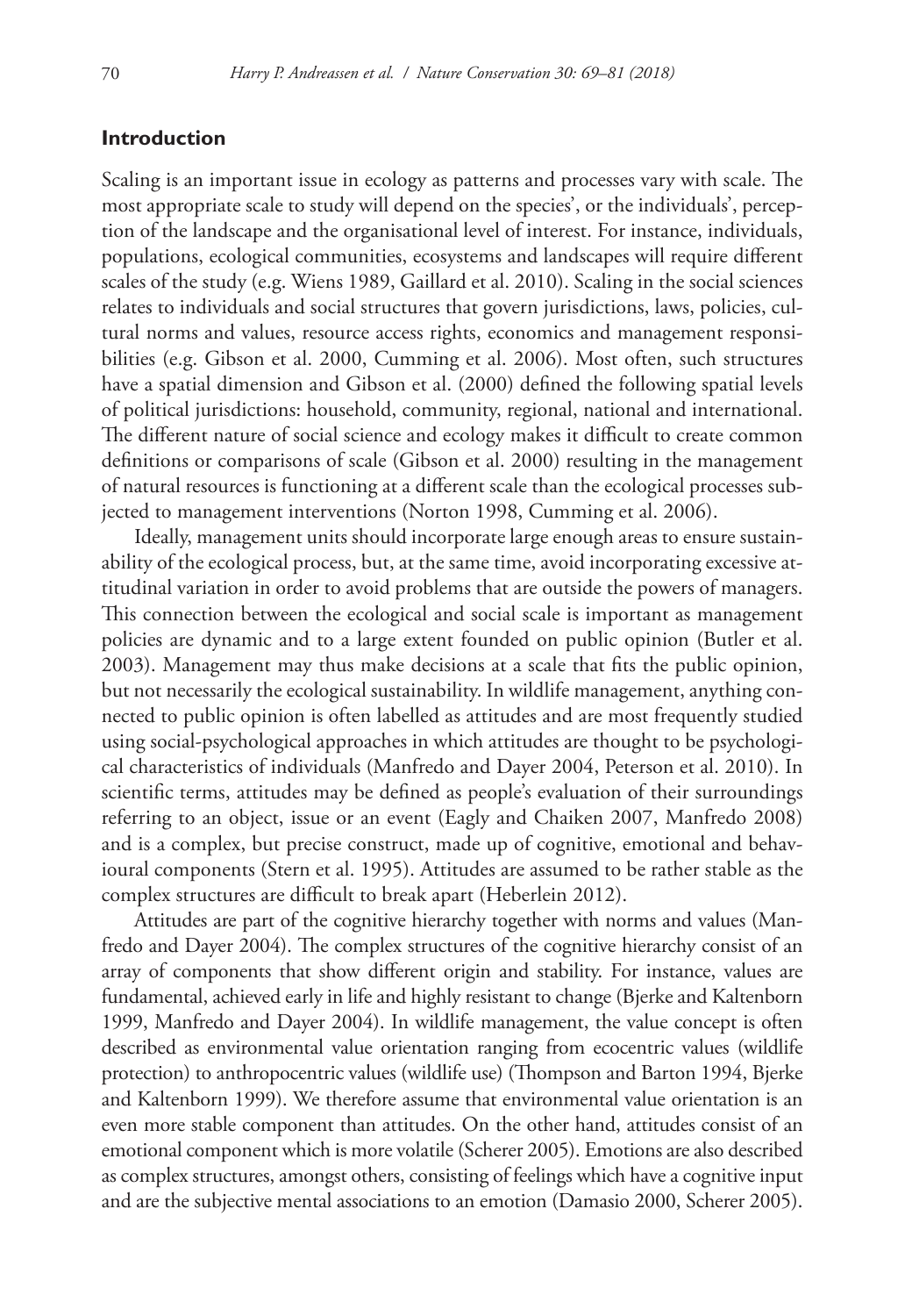To approach a common social-ecological understanding of scale, we have taken some of the social responses connected to components of the cognitive hierarchy (i.e. feelings, attitudes and environmental value orientation) and analysed them in a typical physical way by using variance components to reveal at which spatial scale variability is being introduced to these components. We have based our analyses on the results from a questionnaire related to large carnivores. Large carnivores present a good opportunity for studying social-ecological scales since public opinion affects policy at multiple levels. The presence of carnivores changes locally, human-carnivore conflicts change locally and the management of carnivores changes from national authorities to more regional or local authorities and may also change over time (Bisi et al. 2007, Majic et al. 2011, Treves et al. 2013).

We assumed that the relatively stable components of the cognitive hierarchy develop slowly over time and expand into larger stable socio-spatial structures, e.g. at a regional or national level, rather than changing abruptly depending on changes in the local environment. Hence, we expected that feelings (here represented by fear towards specific carnivore species) were connected to local changes in the presence of the carnivore species and thus to have the highest variation at local scales (i.e. municipality). Furthermore, we expected attitudes towards carnivores to have the highest variation at an intermediate scale (i.e. county) and environmental value orientation to have the highest variation at a large scale (i.e. country).

#### **Methods**

Data on attitudes were collected in 2011 through a telephone survey carried out by a data collection company [\(www.norstat.no](http://www.norstat.no)) from 4–5 respondents in each municipality in Norway and Sweden. The data collection company (NORSTAT) bases its sample on existing registers that are publicly available when they collect data by telephone interviews. When the respondents in our study were contacted, the interviewer followed a strict protocol as dictated by standard research ethics, including presenting the purpose of the study and the agency behind it, that participation is entirely voluntary, how long the interview would take and how the results would be used (see Gangaas et al. 2013 for a more detailed description of the questionnaire).

The survey provided answers from 2522 respondents (1508 in Norway and 1014 in Sweden) from 722 municipalities, which are combined into 40 counties from 2 countries (Norway and Sweden; Table 1). The sample was designed not to be representative of the population in the two countries, but to detect spatial patterns and facilitate analysis of differences between local, regional and national levels (Fig. 1).

The large carnivores in Norway and Sweden consist of brown bear *Ursus arctos*, wolverine *Gulo gulo*, lynx *Lynx lynx* and wolves *Canis lupus*. These large carnivores are managed at the national scale in both Norway and Sweden, while some of the management actions are delegated down to a local scale (county level or to local boards consisting of politicians from counties merged into specific management regions). There are differ-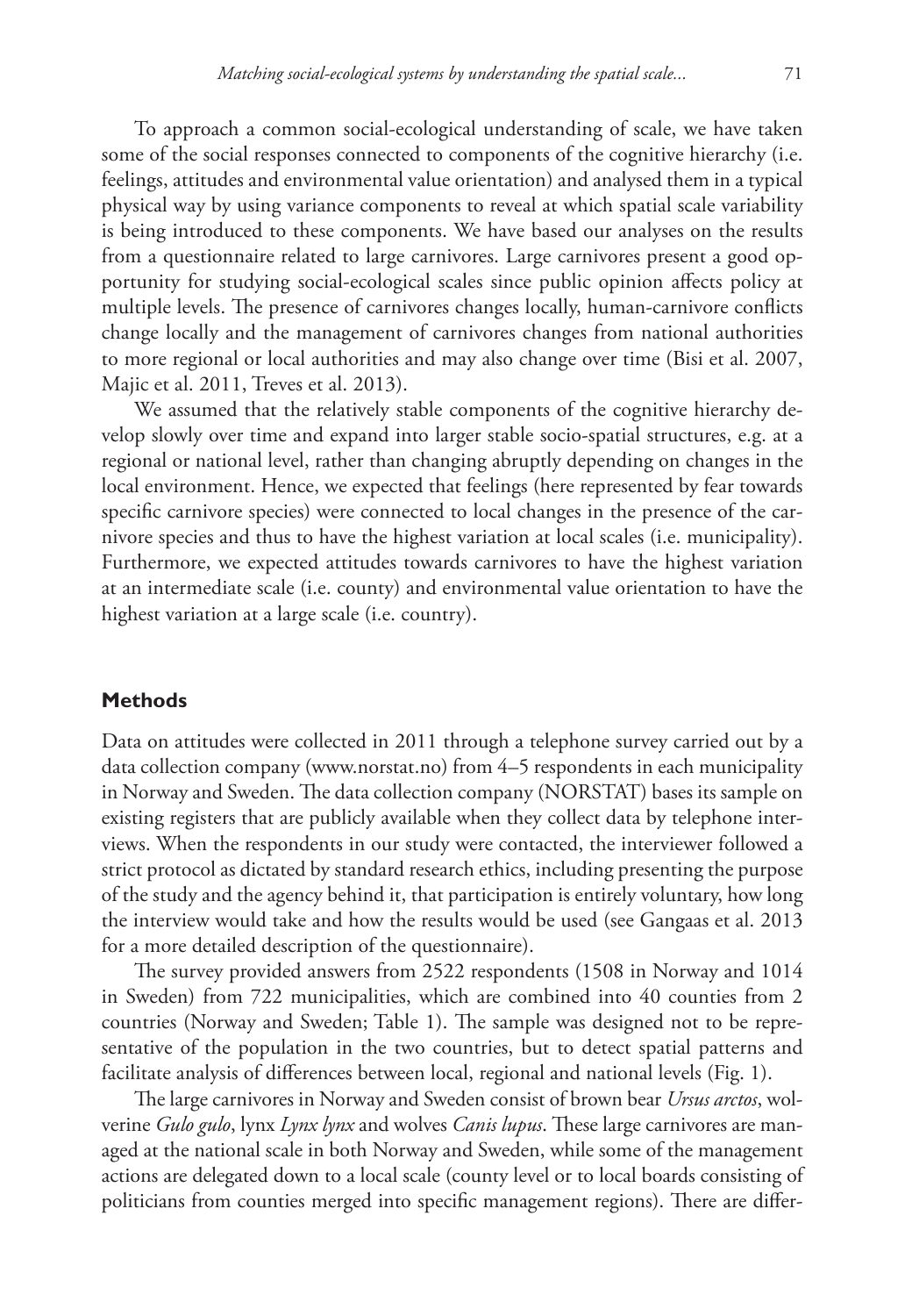

**Figure 1.** Map of Norway and Sweden split into the 722 municipalities.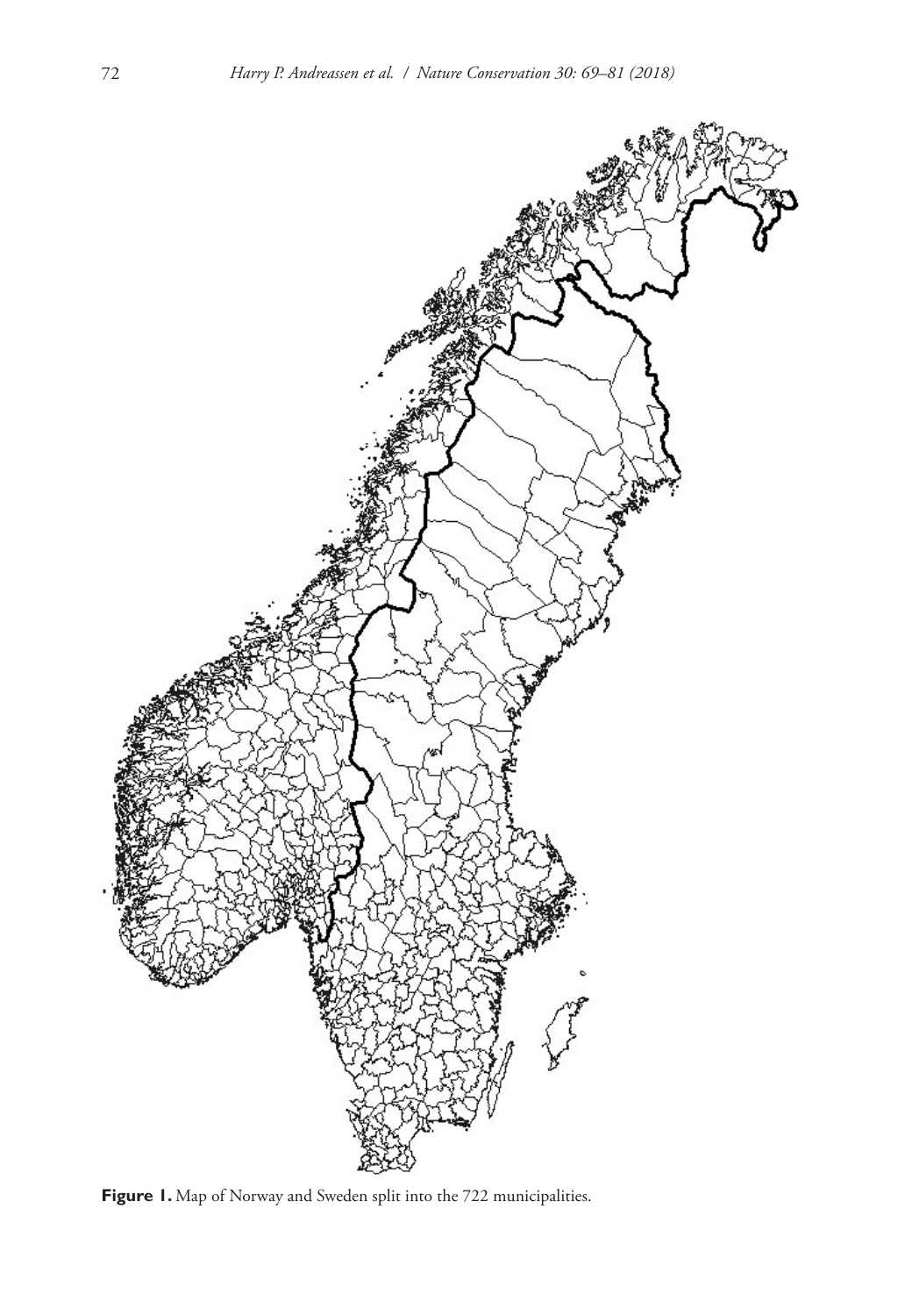| Level        | <b>Norway</b> | Sweden |
|--------------|---------------|--------|
| Municipality | 431           | 291    |
| County       | 19            | ∠⊥     |
| Country      |               |        |

Table 1. The number of municipalities, counties and countries analysed to describe the local, regional and national levels.

ences in the numbers of carnivores between the two countries, as Sweden houses much higher densities of all large carnivore species compared to Norway (Linnell et al. 2000).

The full questionnaire included questions characterising the respondent (e.g. sex and age), several questions that were given only to some respondents depending on whether their acceptance of carnivores was unconditional or not and questions related to management and expressions used to identify the respondents' general environmental attitudes (Gangaas et al. 2013). Here we analysed questions and statements that were asked of all respondents and that were not directly connected to management (Table 2). These questions and statements were answered with a 3 to 5-level scale as described in Table 2. Note that the direction of the answer (i.e. towards an anthropocentric or an ecocentric view) is not important in the present context as our focus is on the variance of the answers.

We expected that the presence of carnivores could cause local conflicts that could change humans' attitudes towards carnivores at a local scale and even more if the carnivore species were emphasised by species names. We classified *a priori* the following spatial scale expected to give highest variance for the given feeling/attitude stated in the questions and expressions:

- Small (i.e. municipality) scale to questions and expressions describing feelings or attitudes towards specific carnivore species
- Intermediate (i.e. county) scale to questions and expressions describing attitudes towards carnivores in general, without naming the carnivore species
- Large (i.e. country) scale to questions and expressions describing environmental value orientation.

All questions and the scale expected to have the highest variation are listed in Table 2. All analyses were done with the lme-function in R 3.0.1 (<http://cran.r-project.org/>) by extracting the variance components from random nested models (Country/County/Municipality) with the varcomp-function. We then estimated the percentage of each of the spatial scale component contributed to the random variance components.

#### **Results**

Our results did, to some extent, confirm our predictions. The very specific questions related to fear of specific carnivore species had largest variance components at a small scale (S1 – S4; Figs 2, 3). However, the variance components with regard to the other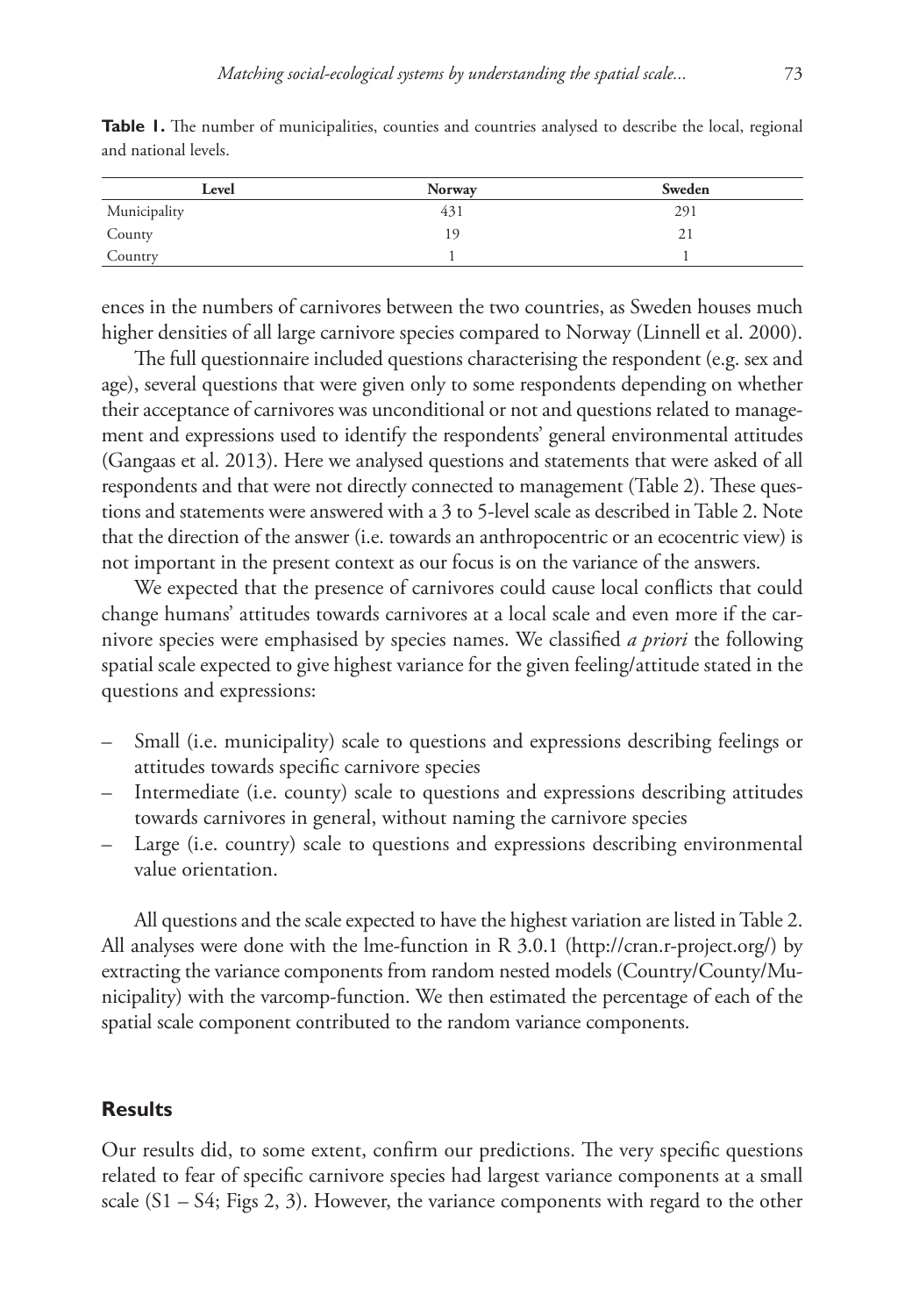**Table 2.** The questions and statements from the questionnaire included in the analyses, with the scale we *a priori* expected would explain most of the variation (small is municipality, medium is county and large is country). We registered replies to questions  $S1 - S4$  as 1: not at all, 2: a little scared, 3: quite scared and 4: very scared; M1 as 1: too few, 2: just the right amount and 3: too many. All other questions were registered as: 1: highly disagree, disagree, 3: neither agree nor disagree, 4: agree; 5: highly agree. Note that agreement to the questions M2, M4, L4 and L6 indicates the anthropocentric view, while questions M3, M5, M6, L1–L5 and L7 are reversed and disagreement also indicates the anthropocentric view.

| $ID^*$                                 | Expected<br>scale | <b>Question / Statement</b>                                                                                      |  |
|----------------------------------------|-------------------|------------------------------------------------------------------------------------------------------------------|--|
| Questions related to emotions          |                   |                                                                                                                  |  |
| S1                                     | Small             | How scared are you of wolverine?                                                                                 |  |
| S <sub>2</sub>                         | Small             | How scared are you of wolf?                                                                                      |  |
| S <sub>3</sub>                         | Small             | How scared are you of brown bear?                                                                                |  |
| S4                                     | Small             | How scared are you of lynx?                                                                                      |  |
| Questions related to attitudes         |                   |                                                                                                                  |  |
| S5                                     | Small             | Poaching of wolverine is acceptable                                                                              |  |
| S6                                     | Small             | Poaching of wolf is acceptable                                                                                   |  |
| S7                                     | Small             | Poaching of brown bear is acceptable                                                                             |  |
| S8                                     | Small             | Poaching of lynx is acceptable                                                                                   |  |
| M1                                     |                   | Medium Do you think there are too few, just the right amount or too many large carnivores in your country today? |  |
| M2                                     |                   | Medium Fear is a good enough reason to remove large carnivores                                                   |  |
| M3                                     |                   | Medium Large carnivores are an enrichment for my nature experience                                               |  |
| M4                                     |                   | Medium Large carnivores limit my use of nature                                                                   |  |
| M5                                     |                   | Medium Seeing large carnivores in nature is a privilege                                                          |  |
| M6                                     |                   | Medium Norway/Sweden is a rich country that should take responsibility for large carnivores                      |  |
| Questions related to value orientation |                   |                                                                                                                  |  |
| Ll                                     | Large             | Seeing tracks and signs increase my quality of life                                                              |  |
| L2                                     | Large             | The balance in nature is delicate and easily upset                                                               |  |
| L3                                     | Large             | Humans are severely abusing the environment                                                                      |  |
| L4                                     | Large             | The so-called "ecological crisis" facing human kind has been greatly exaggerated                                 |  |
| L5                                     | Large             | Plants and animals have the same rights to life on earth as humans                                               |  |
| L6                                     | Large             | The balance of nature is sufficiently stable to withstand the impacts from a modern industrial society           |  |
| L7                                     | Large             | If things continue on their present course, we will soon experience a major ecological catastrophe               |  |

\* ID is an identification of the question used in Fig. 1.

4 questions related to attitudes to specific carnivore species (S5–S8; acceptance of illegal hunting) were highest at the large country scale. Questions related to carnivores in general, without naming the carnivore species, were not related to any specific scale as the variance component was more evenly distributed between municipality, county and country. The general questions, related to environmental value orientation had, as expected, the largest variance components at the largest scale (country).

# **Discussion**

Attitudes toward the environment have frequently been studied with questionnaires at one given spatial scale, e.g. at a national or regional level (Bjerke et al. 1998, Kalten-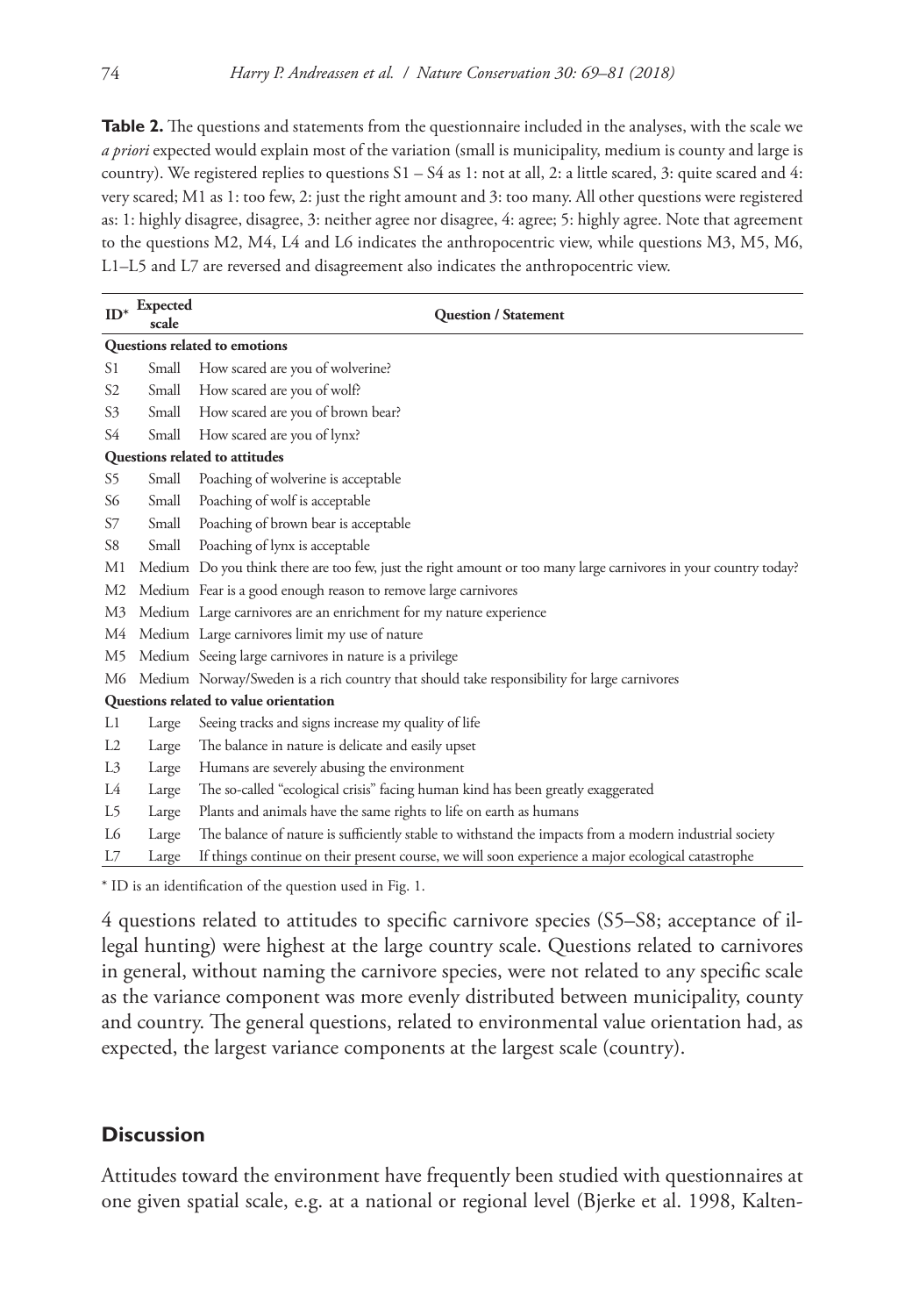

**Figure 2.** The location of the questions and statements (described in Table 2) depending on the percentage of the variance components explained by municipality (small scale) and country (large scale). Questions and statements located at the lower right of the plot are mainly explained by variations at smaller scales, while questions and statements at upper left of the plot are mainly explained by variation at larger scales.

born et al. 1998, Kaltenborn and Bjerke 2002, Butler et al. 2003, Roskaft et al. 2007, Heberlein and Ericsson 2008, Kaltenborn et al. 2008, Ardahan 2012, Heberlein 2012), while attitudinal variation in space has received less attention (Gangaas et al. 2013; 2014). Hence, even though the mismatch between social and ecological scale is evident, there have been few attempts to study at what spatial scale variation in feelings, attitudes and value orientation are introduced.

We need to understand the role of how attitudes are developed in conservation biology since attitudes heavily influence public opinion and policy-making (Manfredo et al. 1999). Even though measuring a subject's attitude from questionnaires does not imply that the respondent will behave in accordance with the attitudes expressed, attitudes explain a significant part of the variance in behaviour (Manfredo 2008, Heberlein 2012, Kaiser et al. 1999, Milfont and Duckitt 2010, Rodríguez-Barreiro et al. 2013, Armitage and Conner 2010, Rivis et al. 2009, Bamberg and Möser 2007)

Here, we broke down the variance in our responses from a broad spectrum of questions related to environmental feelings, attitudes and value orientation into various spatial scales. As expected, the variability in the responses depended on specific spatial scales. A large degree of the variation in fear for carnivores was connected to the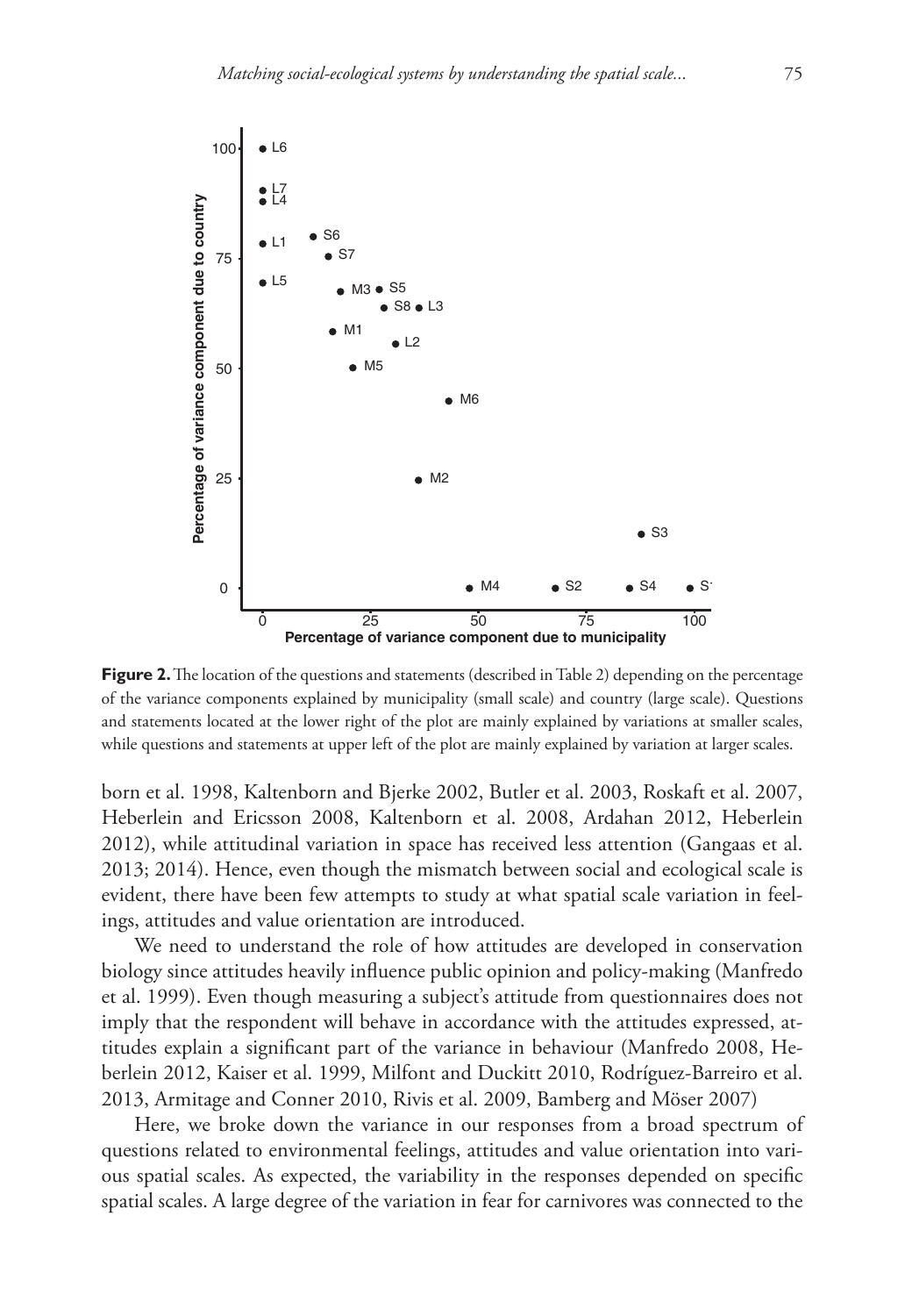

**Figure 3.** The percentage of the variance components explained by municipality (white), county (grey) and country (black) for each of the questions and statements in Table 2.

local scale. This connection appeared despite the low number of respondents per municipality. Contrary to our expectations, the variability in acceptance of illegal hunting of specific carnivore species was best described at the country level. General attitudes towards carnivores did not relate to any specific spatial scale, while most of the questions and expressions related to value orientation and environmental attitudes were best explained at the level of country as expected.

We argue that certain feelings or attitudes specifically related to carnivore species may be changeable and develop at local spatial scales, possibly as a result to environmental changes. For instance, Bisi et al. (2007) and Treves et al. (2013) showed that the fear of wolves decreased through time, but not the acceptance of wolves. Fear of animals represents complex emotional and somatic reactions to the experience of danger and is usually divided into a) expectations and beliefs about threats (cognition), b) physiological emergency reactions (somatic), c) feelings of dread or panic (emotion) and sometimes d) fleeing or fighting (behaviour) (Roskaft et al. 2003). Fear of large predators is usually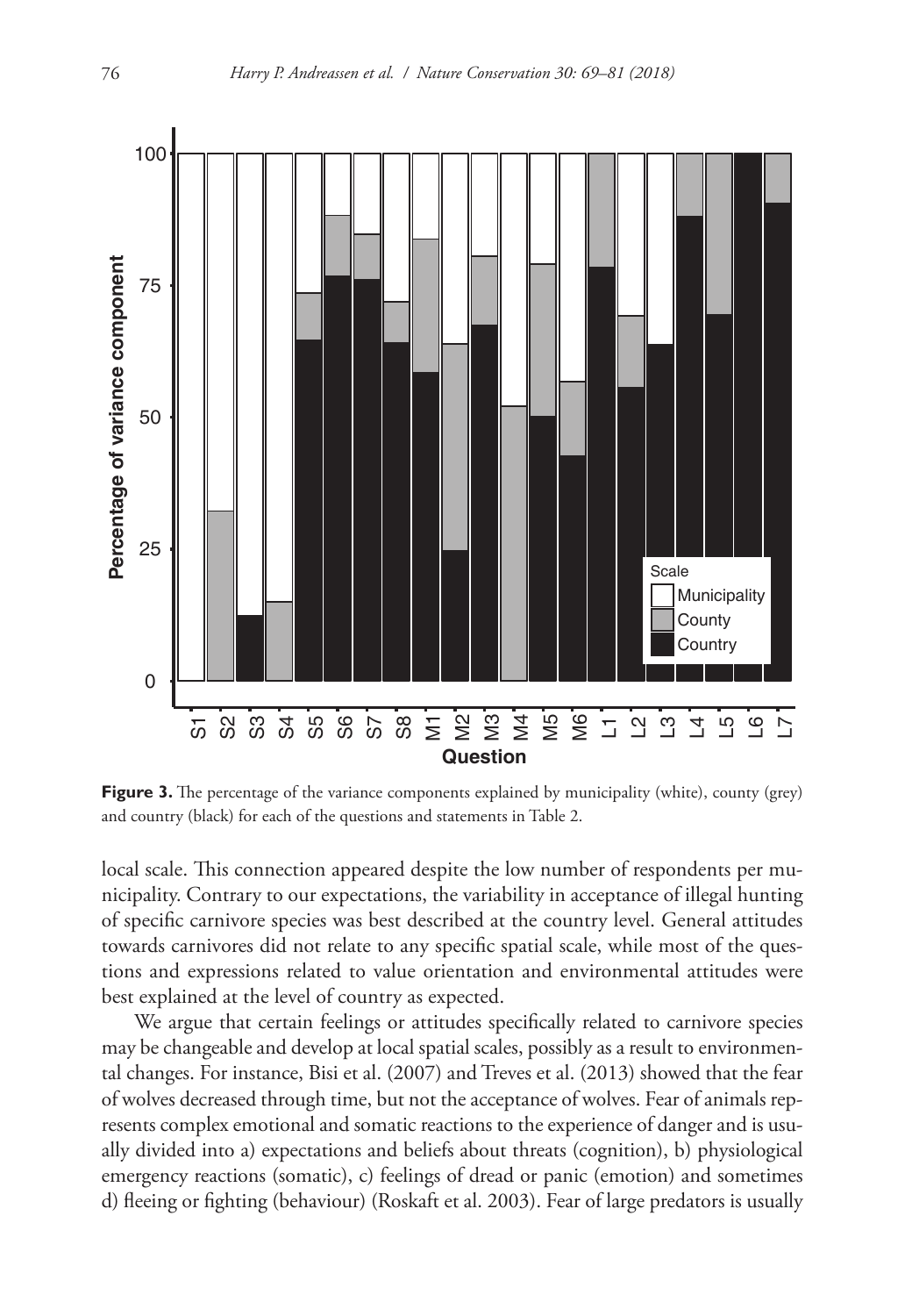considered as a rational, natural and adaptive response, but can be difficult to predict or treat considering its complexity and fundamental importance to human psyche and development. It is also, to some extent, conditioned by exposure. The feeling of fear for carnivores may be developed in as small a scale as a household and spread into the local community, being accelerated as a response to the new perception of the environment.

We may expect that environmental attitudes responding to the large spatial scale have developed over time and there seem to be national socio-spatial structures that are difficult to change (see also Heberlein 2012). We have previously shown that the presence of carnivores today or in historic times did not correlate with acceptance of illegal hunting or general environmental attitudes, but differs between countries (Gangaas et al. 2013). Consequently, these attitudes are not affected by local changes in the environment, for instance recolonising carnivores, at least not in a short to moderate time span. Despite Norway and Sweden sharing many national level policies, economies, education levels and, in many ways, a common history (Otterlei and Sande 2010), there seems to be national sociocultural structures that introduce variability to illegal hunting and general environmental attitudes (Gangaas et al. 2013, 2014). One difference between the countries is that Swedes are used to a top-down and Norway a bottom-up governance system (Otterlei and Sande 2010), which result in that Swedes are more likely to accept centralised management decisions (Skogen 2001, Skogen 2003, Skogen and Thrane 2008, Otterlei and Sande 2010).

For several decades, it has been evident that environmental management requires integration of natural and social sciences. Such a multidisciplinary approach is complex as natural resource management always is somehow specified in space. Social sciences, on the other hand, typically operate with concepts that are difficult to define in spatial terms, such as processes and discourses related to institutions, power relations and macro-level socio-economic changes or psychological aspects of human-environment interactions. In addition, except for fear, the spatial scaling of environmental attitudes seems to be more or less disconnected from the ecological processes and rather linked to large scale sociospatial structures (Treves and Karanth 2003, Bisi et al. 2007, Johansson et al. 2012).

Our approach for estimating the variance components of attitudes and feelings is, however, a way to link the social-ecological systems. For instance, from a purely ecological perspective, recolonisation of carnivores in the Scandinavian Peninsula would benefit from a joint Swedish-Norwegian management model. However, the potential for conflicts increases with increasing variation in attitudes (Manfredo et al. 2003, Vaske et al. 2010). If management increases its management units towards the scale of highest attitudinal variance components, it runs the danger of increasing environmental and social conflicts. In ecological terms, while it might be preferable to establish a common Scandinavian management model for large carnivores, the results from this study suggest that differences between the countries in socio-cultural traditions and attitudes linked to the carnivore situation might fuel increased societal conflicts. Another example would be that attempts to reduce fear of carnivores should direct attention to specific and local issues and recognise fear as a legitimate response to changing environments. Finally, attempts to influence environmental attitudes or value orientations correspond better to national level management policies.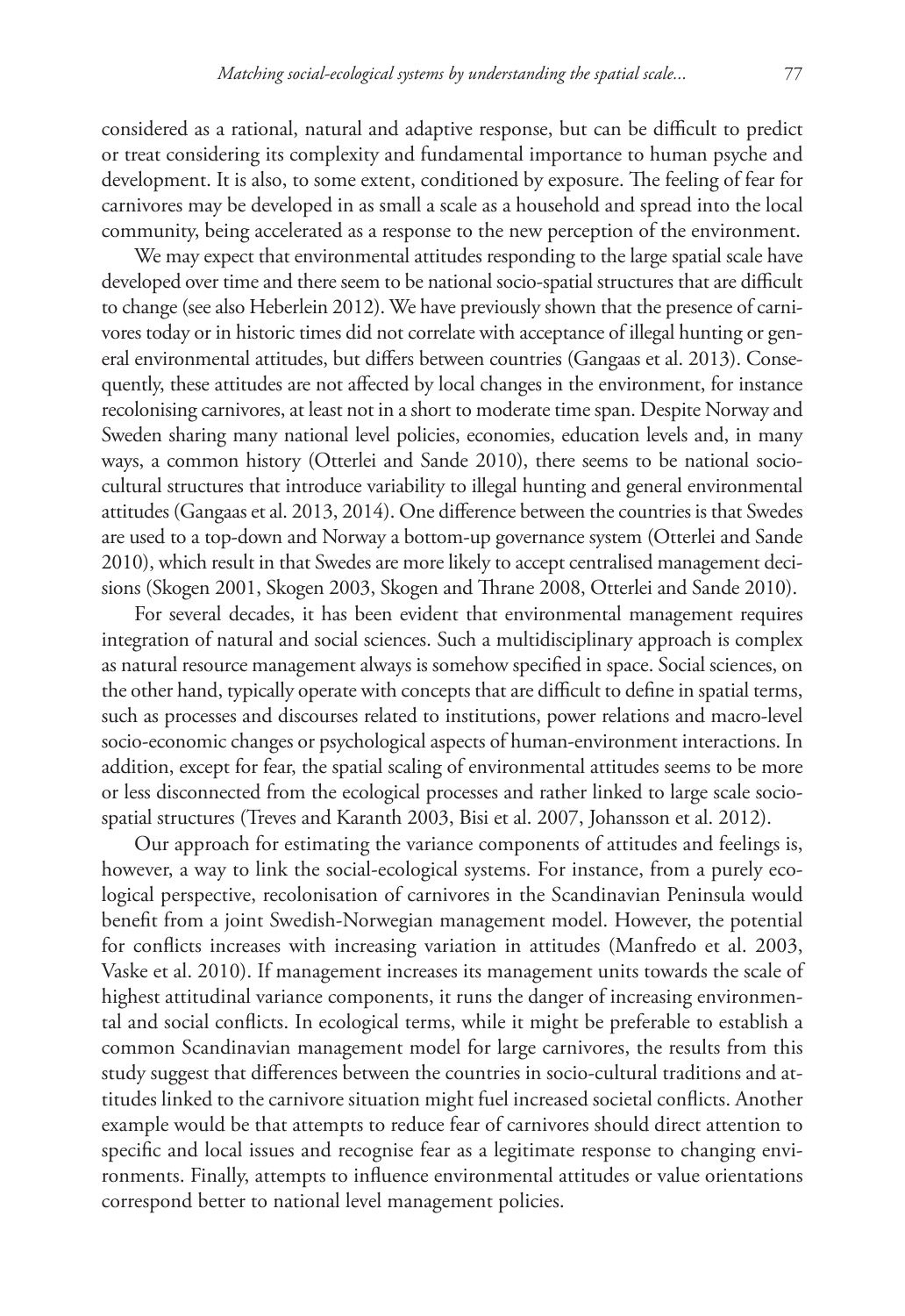

# **Spatial scale**

**Figure 4.** A conceptual model describing how spatial scale described as the extension of an area depends on the trade-off between ecological sustainability and social conflicts. Environmental management authorities should manage as large units as possible to maintain ecological sustainability, but at the same time keeping low conflict levels, here shown by the arrow.

# **Conclusion**

In Figure 4, we have tentatively depicted the challenge related to these two disciplinary scales. Ecological sustainability requires as large areas as possible. Hence, as spatial scale increases, the ecological sustainability of a system will increase asymptotically. Social conflicts due to varying attitudes may be lowest at some kind of intermediate scale (e.g. municipality or county) and highest at large scales (international scales), while some social conflicts may also appear at local scales. Conservation policies need to design management units as the best possible trade-off between the social and ecological scales, by increasing management units to maintain sustainable ecological systems, while maintaining the lowest possible degree of social conflicts.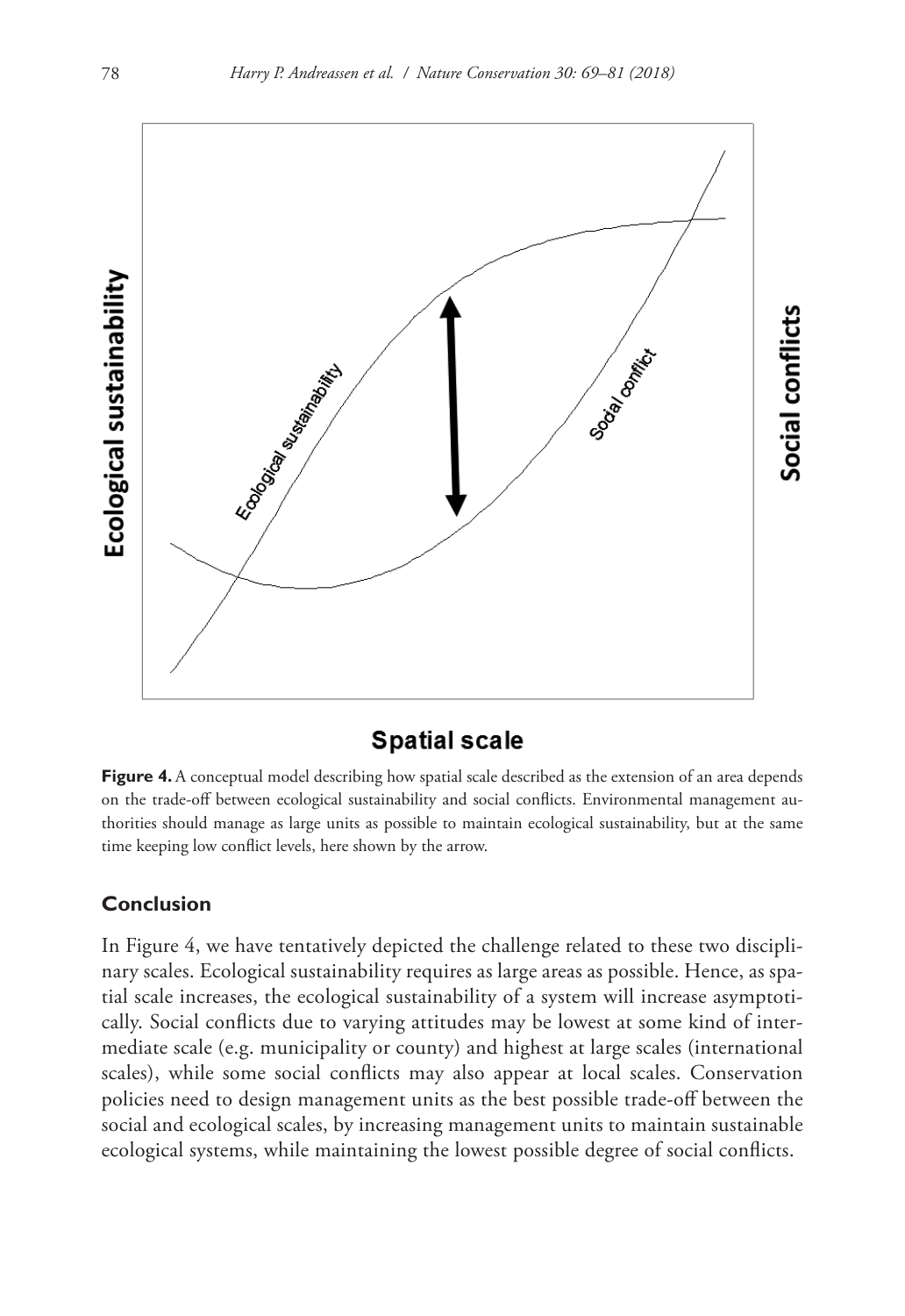## **References**

- Ardahan F (2012) Comparison of the New Ecological Paradigm (NEP) Scale's Level of Participants and Non Participants of outdoor Sport with Respect to Some Demographic variables: Turkey CAse. The Online Journal of Recreation and Sport 1: 8–18.
- Armitage CJ, Conner M (2010) Efficacy of the theory of planned behaviour: A metaanlytical review. British Journal of Social Psychology 40(4): 471–499. [https://doi.](https://doi.org/10.1348/014466601164939) [org/10.1348/014466601164939](https://doi.org/10.1348/014466601164939)
- Bamberg S, Möser B (2007) Twenty years after Hines, Hungerford and Tomera: A new metaanalysis of psycho-social determinants of proenvironmental behaviour. Journal of Environmental Psychology 27(1): 14–25.<https://doi.org/10.1016/j.jenvp.2006.12.002>
- Bisi J, Kurki S, Svensberg M, Liukkonen T (2007) Human dimensions of wolf (*Canis lupus*) conflicts in Finland. European Journal of Wildlife Research 53(4): 304–314. [https://doi.](https://doi.org/10.1007/s10344-007-0092-4) [org/10.1007/s10344-007-0092-4](https://doi.org/10.1007/s10344-007-0092-4)
- Bjerke T, Reitan O, Kellert SR (1998) Attitudes toward wolves in southeastern Norway. Society & Natural Resources 11(2): 169–178.<https://doi.org/10.1080/08941929809381070>
- Bjerke T, Kaltenborn BP (1999) The relationship of ecocentric and anthropocentric motives to attitudes toward large carnivores. Journal of Environmental Psychology 19(4): 415–421. <https://doi.org/10.1006/jevp.1999.0135>
- Butler JS, Shanahan J, Decker DJ (2003) Public attitudes toward wildlife are changing: A trend analysis of New York residents. Wildlife Society Bulletin 31: 1027–1036.
- Cumming GS, Cumming DHM, Redman CL (2006) Scale mismatches in social-ecological systems: Causes, consequences, and solutions. Ecology and Society: 11. [https://doi.](https://doi.org/10.5751/ES-01569-110114) [org/10.5751/ES-01569-110114](https://doi.org/10.5751/ES-01569-110114)
- Damasio A (2000). A second chance for emotion. In: Lane RD, Nadel L (Eds) Cognitice neuroscience of emotion. Oxford University Press, Oxford, UK, 12–23.
- Eagly AH, Chaiken S (2007) The Advantages of an Inclusive Definition of Attitude. Social Cognition 25(5): 582–602.<https://doi.org/10.1521/soco.2007.25.5.582>
- Gaillard JM, Hebblewhite M, Loison A, Fuller M, Powell R, Basille M, Van Moorter B (2010) Habitat-performance relationships: Finding the right metric at a given spatial scale. Philosophical Transactions of the Royal Society of London. Series B, Biological Sciences 365(1550): 2255–2265. <https://doi.org/10.1098/rstb.2010.0085>
- Gangaas KE, Kaltenborn BP, Andreassen HP (2013) Geo-spatial aspects of acceptance of illegal hunting of large carnivores in Scandinavia. PLoS One 8(7): e68849. [https://doi.](https://doi.org/10.1371/journal.pone.0068849) [org/10.1371/journal.pone.0068849](https://doi.org/10.1371/journal.pone.0068849)
- Gangaas KE, Kaltenborn BP, Andreassen HP (2014) Environmental attitudes associated with large-scale cultural differences, not to local environmental conflicts. Environmental Conservation 42(01): 41–50.<https://doi.org/10.1017/S0376892914000125>
- Gibson CC, Ostrom E, Ahn TK (2000) The concept of scale and the human dimensions of global change: A survey. Ecological Economics 32(2): 217–239. [https://doi.org/10.1016/](https://doi.org/10.1016/S0921-8009(99)00092-0) [S0921-8009\(99\)00092-0](https://doi.org/10.1016/S0921-8009(99)00092-0)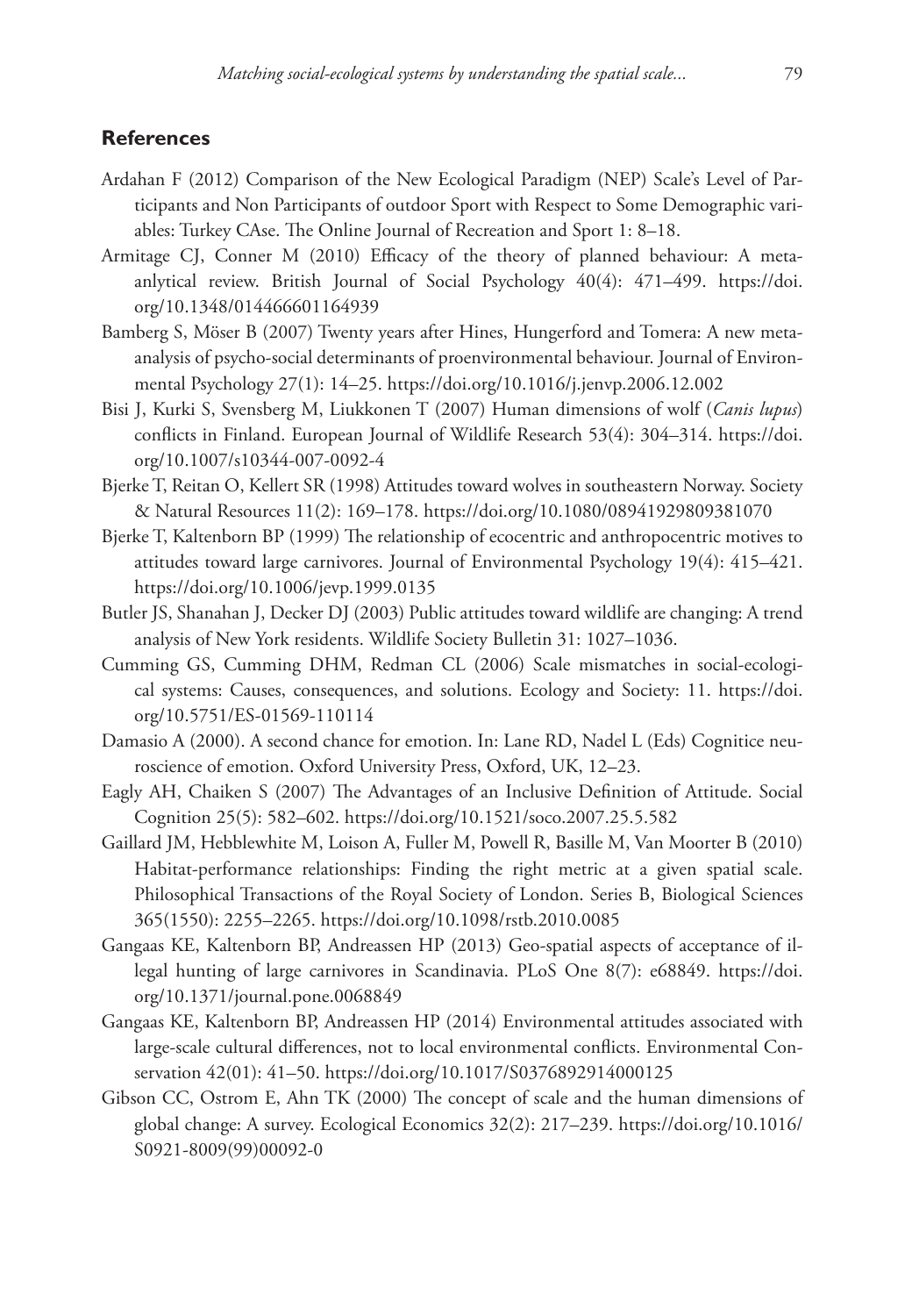- Heberlein TA (2012) Navigating environmental attitudes. Oxford University Press, Oxford, UK, 1–240. <https://doi.org/10.1093/acprof:oso/9780199773329.001.0001>
- Heberlein TA, Ericsson G (2008) Public attitudes and the future of wolves *Canis lupus* in Sweden. Wildlife Biology 14(3): 391–394. [https://doi.org/10.2981/0909-6396\(2008\)14\[391:PAA](https://doi.org/10.2981/0909-6396(2008)14%5B391:PAATFO%5D2.0.CO;2) [TFO\]2.0.CO;2](https://doi.org/10.2981/0909-6396(2008)14%5B391:PAATFO%5D2.0.CO;2)
- Johansson M, Sjostrom M, Karlsson J, Brannlund R (2012) Is Human Fear Affecting Public Willingness to Pay for the Management and Conservation of Large Carnivores? Society & Natural Resources 25(6): 610–620.<https://doi.org/10.1080/08941920.2011.622734>
- Kaiser FG, Wolfing S, Fuhrer U (1999) Environmental attitude and ecological behaviour. Journal of Environmental Psychology 19(1): 1–19.<https://doi.org/10.1006/jevp.1998.0107>
- Kaltenborn BP, Andersen O, Nellemann C, Bjerke T, Thrane C (2008) Resident Attitudes Towards Mountain Second-Home Tourism Development in Norway: The Effects of Environmental Attitudes. Journal of Sustainable Tourism 16(6): 664–680. [https://doi.](https://doi.org/10.1080/09669580802159685) [org/10.1080/09669580802159685](https://doi.org/10.1080/09669580802159685)
- Kaltenborn BP, Bjerke T (2002) Associations between environmental value orientations and landscape preferences. Landscape and Urban Planning 59(1): 1–11. [https://doi.](https://doi.org/10.1016/S0169-2046(01)00243-2) [org/10.1016/S0169-2046\(01\)00243-2](https://doi.org/10.1016/S0169-2046(01)00243-2)
- Kaltenborn BP, Bjerke T, Strumse E (1998) Diverging Attitudes Towards Predators: Do Environmental Beliefs Play a Part? Human Ecology Review 5: 1–9.
- Linnell JDC, Swenson JE, Andersen R (2000) Conservation of biodiversity in Scandinavian boreal forests: Large carnivores as flagships, umbrellas, indicators, or keystones? Biodiversity and Conservation 9(7): 857–868. <https://doi.org/10.1023/A:1008969104618>
- Majic A, de Bodonia AMT, Huber D, Bunnefeld N (2011) Dynamics of public attitudes toward bears and the role of bear hunting in Croatia. Biological Conservation 144(12): 3018–3027.<https://doi.org/10.1016/j.biocon.2011.09.005>
- Manfredo MJ (2008) Who cares about wildlife?: social science concepts for exploring human-wildlife relationships and conservation issues. Springer-Verlag New York, New York, 1–327.
- Manfredo MJ, Pierce CL, Fulton D, Pate J, Gill BR (1999) Public acceptance of wildlife trapping in Colorado. Wildlife Society Bulletin 27: 499–508.
- Manfredo MJ, Vaske JJ, Teel, TL (2003) The Potential for Conflict Index: A Graphic Approach to Practical Significance of Human Dimensions Research Human Dimensions of Wildlife 8: 219–228.
- Manfredo MJ, Dayer AA (2004) Concepts for exploring the social aspects of human-wildlife conflicts in a global context. Human Dimensions of Wildlife 9(4): 1–20. [https://doi.](https://doi.org/10.1080/10871200490505765) [org/10.1080/10871200490505765](https://doi.org/10.1080/10871200490505765)
- Milfont TL, Duckitt J (2010) The environmental attitudes inventory: A valid and reliable measure to assess the structure of environmental attitudes. Journal of Environmental Psychology 30(1): 80–94. <https://doi.org/10.1016/j.jenvp.2009.09.001>
- Norton BG (1998) Improving ecological communication: The role of ecologists in environmental policy formation. Ecological Applications 8(2): 350–364. [https://doi.](https://doi.org/10.1890/1051-0761(1998)008%5B0350:IECTRO%5D2.0.CO;2) [org/10.1890/1051-0761\(1998\)008\[0350:IECTRO\]2.0.CO;2](https://doi.org/10.1890/1051-0761(1998)008%5B0350:IECTRO%5D2.0.CO;2)
- Otterlei JB, Sande A (2010) Environmental policy and governing nature government or governance. Tidsskrift for Samfunnsforskning 51: 419–443.